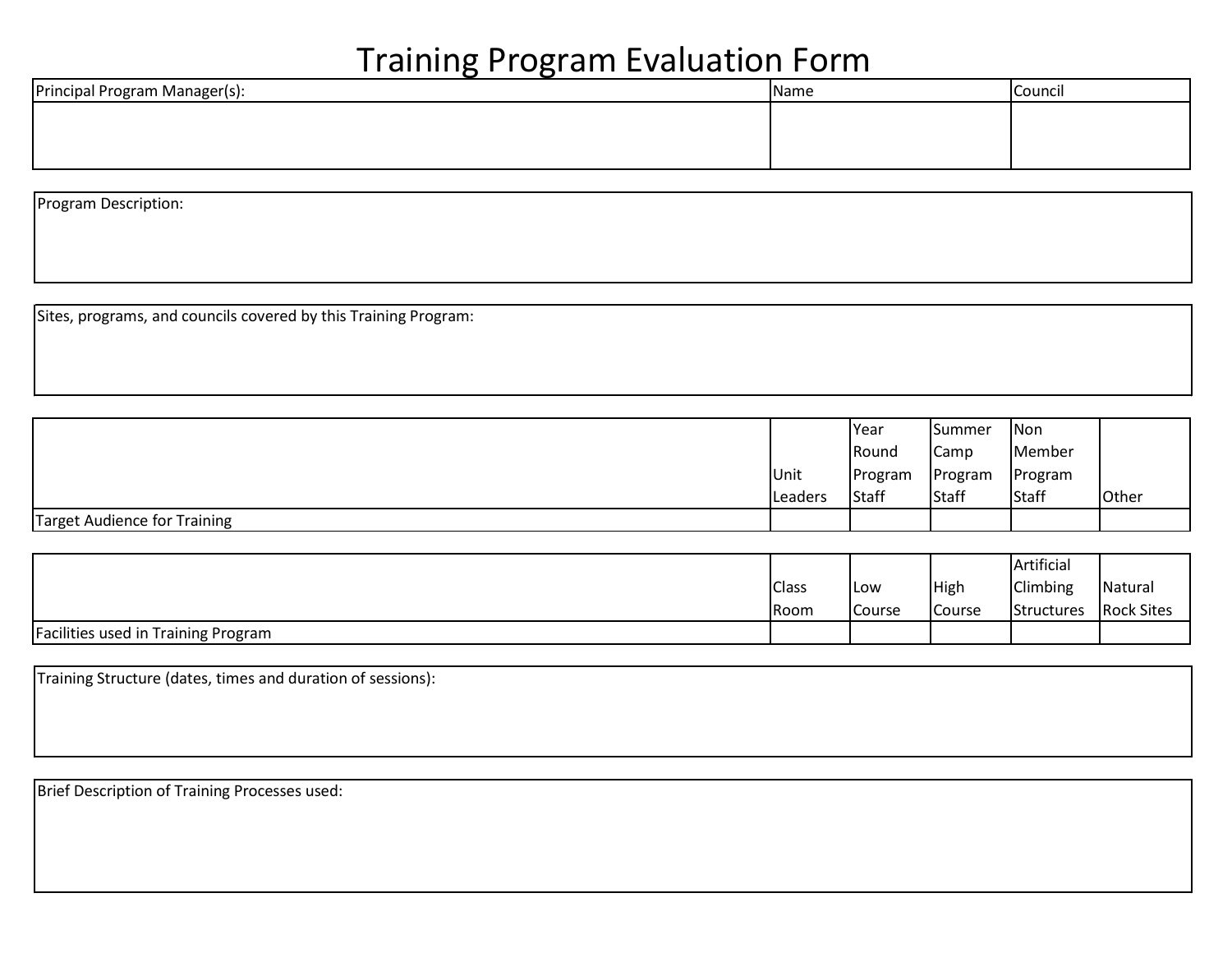Program Strengths:

Improvement Opportunities:

Action Plan for Program Improvements:

Training Program Representative (please print) Training Program Evaluator (please print)

Signature Signature Signature Signature Signature Signature Signature Signature Signature Signature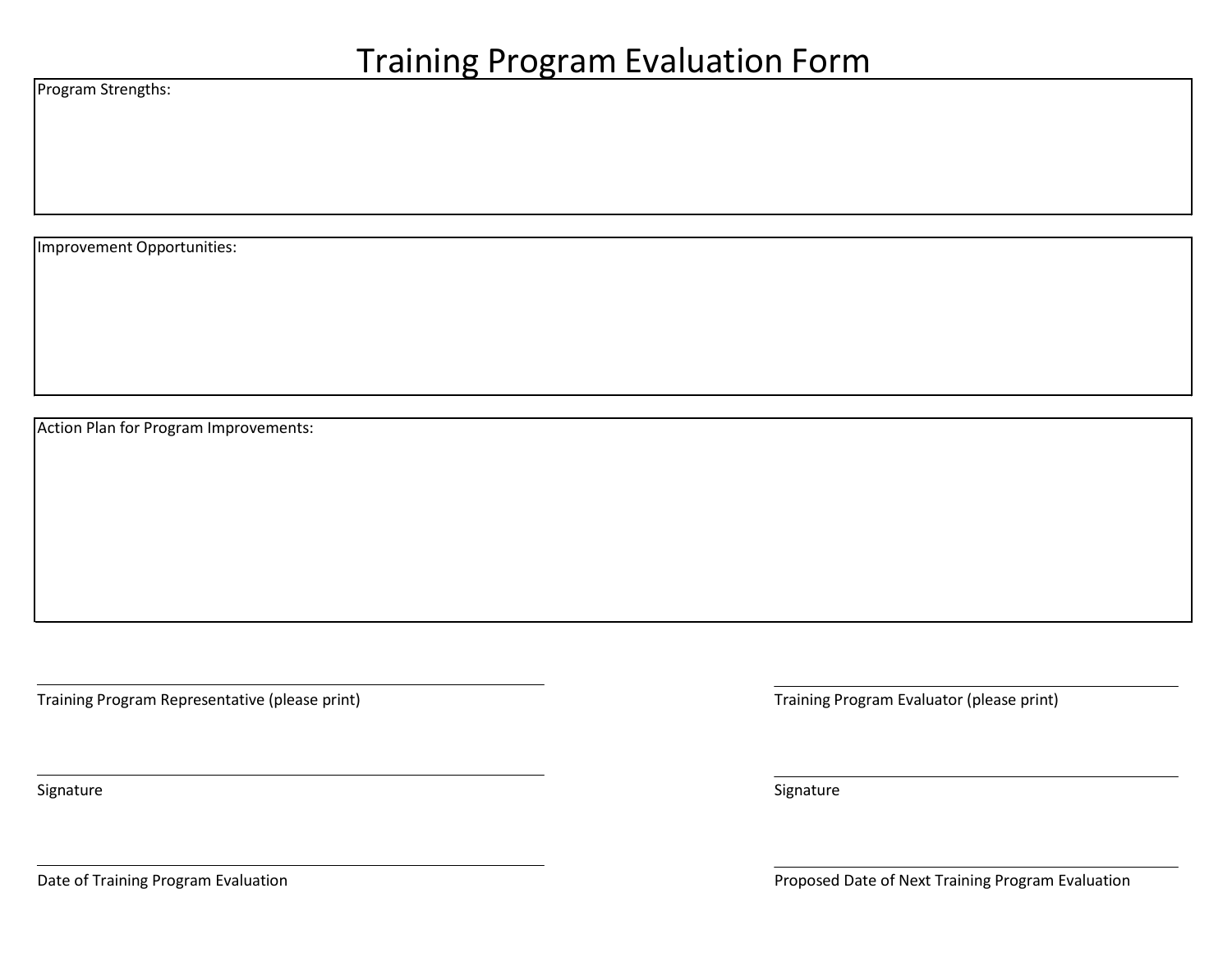Note to Training Program Evaluators: As a result of examinations of training documents and observation of classroom and practical training sessions, please fill out the competency checklist as follows: Items in the "yes" column under "Covered in Training" should be marked with "C" if the competency is covered in a classroom session, "P" if covered in a practical session, and "CP" if covered in both. Mark all other columns with "X" or leave blank as appropriate. All competencies must be covered in training and assessed in some manner or marked "N/A" if they do not apply to the *program being evaluated. The Program Manager should perform a self-assessment prior to the TPE's visit to facilitate the process.*

|                     | <b>Training Program Evaluator Competency Checklist</b> | Covered in Training |           |     | Assessment Method |           |
|---------------------|--------------------------------------------------------|---------------------|-----------|-----|-------------------|-----------|
| Standard            | Competency                                             | Yes                 | <b>No</b> | N/A | Written           | Practical |
| <b>ACCT General</b> |                                                        |                     |           |     |                   |           |
| C.1.1               | Mission & ethical standards                            |                     |           |     |                   |           |
| C.1.2               | Operate within technical & facilitation skill level    |                     |           |     |                   |           |
| C.1.3               | Current with industry practices & standards            |                     |           |     |                   |           |
| C.1.4               | Knowledge of site-specific information                 |                     |           |     |                   |           |
| C.1.5               | Participant information                                |                     |           |     |                   |           |
| $\overline{C.1.6}$  | Maintain client confidentiality                        |                     |           |     |                   |           |
| C.1.7               | Staff to participant ratios                            |                     |           |     |                   |           |
| C.1.8               | Implement emergency action plan                        |                     |           |     |                   |           |
| C.1.9               | Follow participant screening policies                  |                     |           |     |                   |           |
| C.1.10              | Site-specific first aid procedures                     |                     |           |     |                   |           |
| C.1.11              | Communicate inherent risks                             |                     |           |     |                   |           |
| $\overline{C.1.12}$ | Knowledge of OEM recommended procedures                |                     |           |     |                   |           |
|                     | <b>ACCT Technical: General</b>                         |                     |           |     |                   |           |
| C.2.1.1             | Recognize inherent risks for each activity             |                     |           |     |                   |           |
| C.2.1.2             | Monitor hazards & make adjustments                     |                     |           |     |                   |           |
| C.2.1.3             | Follow local operating policies                        |                     |           |     |                   |           |
| C.2.1.4             | Monitor course and equipment                           |                     |           |     |                   |           |
| C.2.1.5             | Pre-use check of elements & equipment                  |                     |           |     |                   |           |
| C.2.1.6             | Document maintenance issues                            |                     |           |     |                   |           |
| C.2.1.7             | Document remediation of critical maintenance issues    |                     |           |     |                   |           |
| C.2.1.8             | Properly fit and use equipment                         |                     |           |     |                   |           |
| C.2.1.9             | Set-up and take-down of program elements               |                     |           |     |                   |           |
| C.2.1.10            | Evaluate proper equipment set-up                       |                     |           |     |                   |           |
| C.2.1.11            | Knowledge of appropriate ACCT standards                |                     |           |     |                   |           |
| C.2.1.12            | Communicate safety information to participants         |                     |           |     |                   |           |
|                     | <b>ACCT Technical: Spotted Elements</b>                |                     |           |     |                   |           |
| C.2.2.1             | Assess when spotting is necessary                      |                     |           |     |                   |           |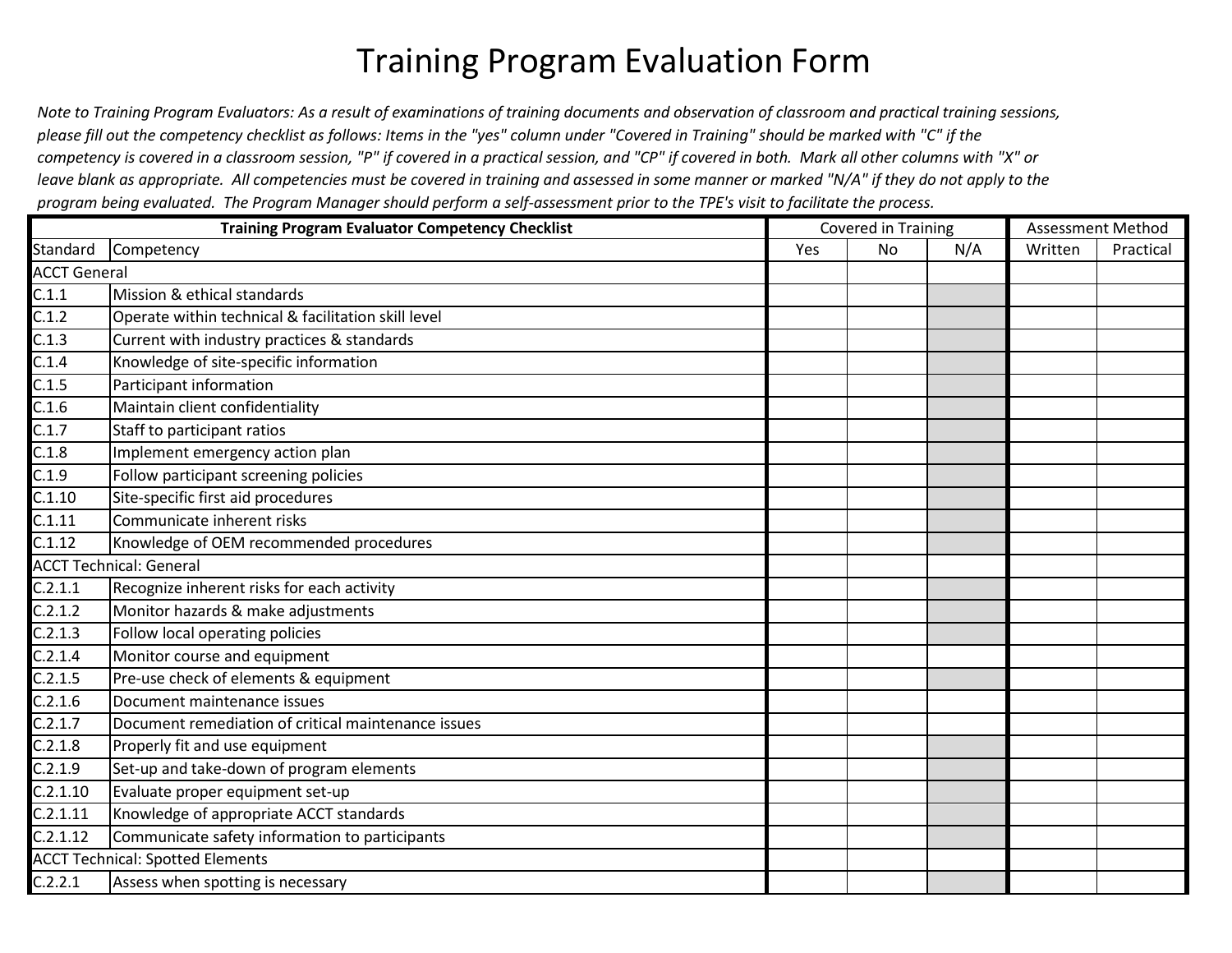|          | <b>Training Program Evaluator Competency Checklist</b>               |     | Covered in Training |     | Assessment Method |           |
|----------|----------------------------------------------------------------------|-----|---------------------|-----|-------------------|-----------|
| Standard | Competency                                                           | Yes | No                  | N/A | Written           | Practical |
| C.2.2.2  | Provide effective spotting on relevant activities                    |     |                     |     |                   |           |
| C.2.2.3  | Determine when spotting techniques are appropriate                   |     |                     |     |                   |           |
| C.2.2.4  | Assess when group is ready to implement spotting                     |     |                     |     |                   |           |
| C.2.2.5  | Teach spotting to participants                                       |     |                     |     |                   |           |
| C.2.2.6  | Supervise and manage spotting techniques                             |     |                     |     |                   |           |
| C.2.2.7  | Clear & consistent communication for spotting                        |     |                     |     |                   |           |
|          | <b>ACCT Technical: Life Safety Systems</b>                           |     |                     |     |                   |           |
| C.2.3.1  | Assess when life safety system is required                           |     |                     |     |                   |           |
| C.2.3.2  | Determine appropriateness of life safety system                      |     |                     |     |                   |           |
| C.2.3.3  | Tie and evaluate appropriate knots for life safety                   |     |                     |     |                   |           |
| C.2.3.4  | Assess and confirm activity corridors are clear                      |     |                     |     |                   |           |
| C.2.3.5  | Manage movements/transfers between life-safety systems               |     |                     |     |                   |           |
| C.2.3.6  | Implement top-rope belay system                                      |     |                     |     |                   |           |
| C.2.3.7  | Supervise and manage belay techniques                                |     |                     |     |                   |           |
| C.2.3.8  | Know when to incorporate spotting on belayed events                  |     |                     |     |                   |           |
| C.2.3.9  | Implement lanyard personal safety system                             |     |                     |     |                   |           |
| C.2.3.10 | Instruct and manage canopy/zip procedures and techniques             |     |                     |     |                   |           |
| C.2.3.11 | Properly connect/disconnect zip line equipment                       |     |                     |     |                   |           |
| C.2.3.12 | Manage canopy/zip take-off, travel, & dismount                       |     |                     |     |                   |           |
| C.2.3.13 | Assess & manage hazard conditions that may cause operations to cease |     |                     |     |                   |           |
| C.2.3.14 | Enact site-specific procedures for hazard conditions                 |     |                     |     |                   |           |
| C.2.3.15 | Set-up, operation, and monitoring of canopy/zip braking system       |     |                     |     |                   |           |
| C.2.3.16 | Access high elements using a personal safety system                  |     |                     |     |                   |           |
| C.2.3.17 | Perform equipment retrievals from high elements                      |     |                     |     |                   |           |
| C.2.3.18 | Perform appropriate timely interventions and/or technical rescues    |     |                     |     |                   |           |
| C.2.3.19 | Use ladders or other access/egress methods as appropriate            |     |                     |     |                   |           |
| C.2.3.20 | Descend from a high element                                          |     |                     |     |                   |           |
| C.2.3.21 | Set-up, teach, and manage participant rappel stations                |     |                     |     |                   |           |
|          | <b>ACCT Facilitation: Communication</b>                              |     |                     |     |                   |           |
| C.3.1.1  | Communicate appropriately for the group being facilitated            |     |                     |     |                   |           |
| C.3.1.2  | Provide opportunities for participant questions                      |     |                     |     |                   |           |
|          | <b>ACCT Facilitation: Program Design</b>                             |     |                     |     |                   |           |
| C.3.2.1  | Conduct needs assessment prior to program implementation             |     |                     |     |                   |           |
| C.3.2.2  | Provide programming that addresses client needs                      |     |                     |     |                   |           |